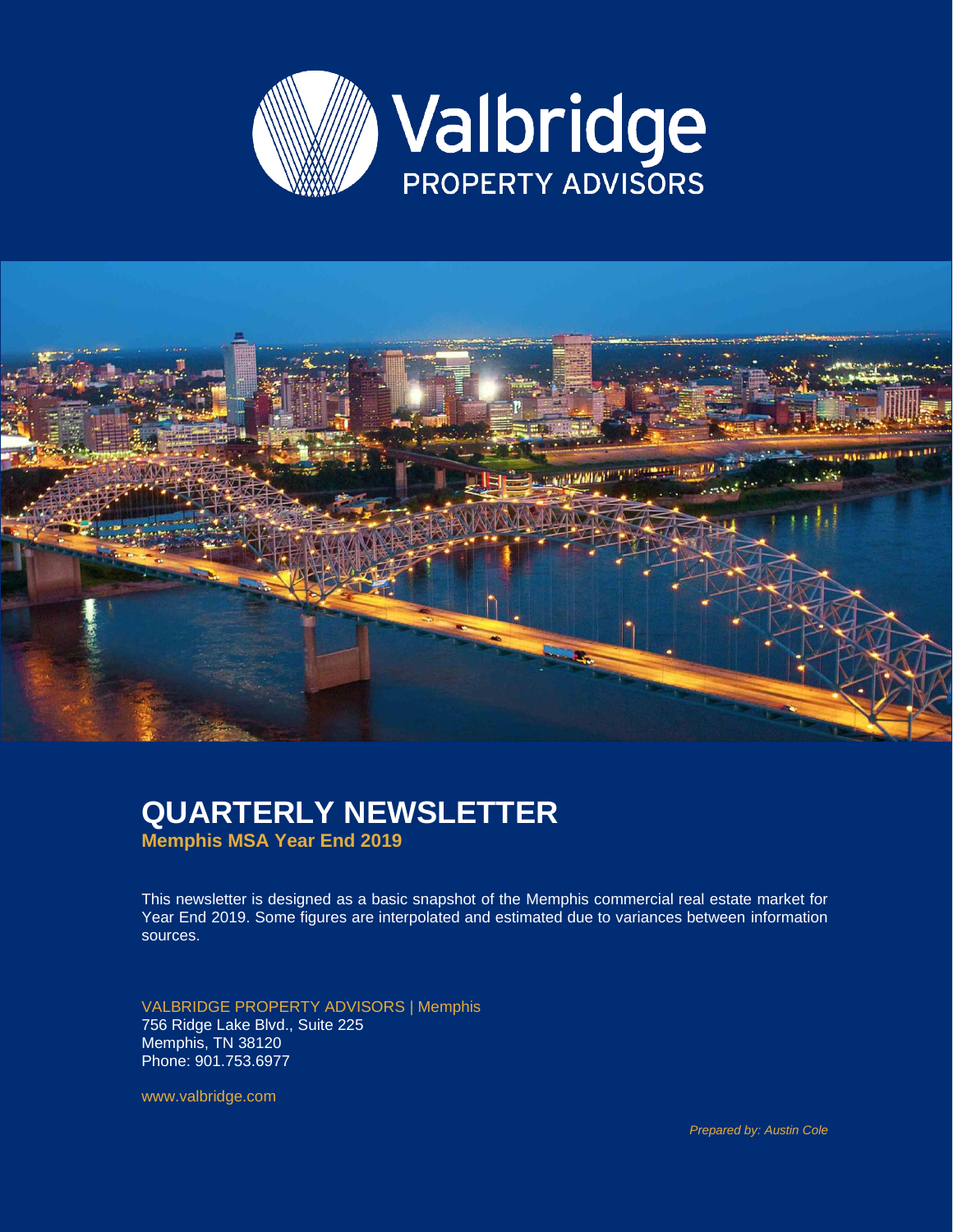

# **Retail – Snapshot**

- Market Rent in the Memphis MSA has increased by 2 % from 4Q18.
- Occupancy rates remained stable across the MSA.

| <b>Shopping Center Data - CoStar &amp; Valbridge</b> |         |         |         |         |         |           |              |  |  |
|------------------------------------------------------|---------|---------|---------|---------|---------|-----------|--------------|--|--|
| <b>Market</b>                                        | MSA     | Cville  | Cordova | East    | Gtown   | Oly Brnch | <b>Sthwn</b> |  |  |
| Occupancy                                            | 96%     | 95%     | 95%     | 97%     | 95%     | 97%       | 98%          |  |  |
| Market Rent                                          | \$13.50 | \$17.00 | \$16.50 | \$18.00 | \$21.50 | \$17.00   | \$14.00      |  |  |

### **Office – Snapshot**

- Class A occupancy rates are stable across the MSA.
- In December 2019 the 248,000-square foot International Paper IV office building sold for \$76.4 million.

| <b>Class A &amp; B Office Data - CoStar &amp; Valbridge</b> |                                        |         |     |         |  |  |  |  |
|-------------------------------------------------------------|----------------------------------------|---------|-----|---------|--|--|--|--|
|                                                             | <b>Class B</b><br><b>Class A</b>       |         |     |         |  |  |  |  |
| Market                                                      | Rate<br>Rate<br>Occupancy<br>Occupancy |         |     |         |  |  |  |  |
| Memphis MSA Office                                          | 90%                                    | \$23.00 | 90% | \$20.00 |  |  |  |  |
| East Memphis Office                                         | 89%                                    | \$28.00 | 90% | \$21.00 |  |  |  |  |
| 385 Corridor Office                                         | 90%                                    | \$20.00 | 95% | \$22.00 |  |  |  |  |

#### **Industrial – Snapshot**

- In the Memphis MSA, there is over 13,000,000-square feet of industrial property under construction.
- The MSA saw nearly \$300 million in sales during 4Q19.

| <b>Warehouse &amp; Flex Data - CoStar &amp; Valbridge</b> |           |        |           |        |  |  |  |  |
|-----------------------------------------------------------|-----------|--------|-----------|--------|--|--|--|--|
| <b>Warehouse</b><br><b>Flex</b>                           |           |        |           |        |  |  |  |  |
| Market                                                    | Occupancy | Rate   | Occupancy | Rate   |  |  |  |  |
| Memphis MSA Industrial                                    | 94%       | \$3.50 | 92%       | \$7.00 |  |  |  |  |
| Southeast Industrial                                      | 91%       | \$3.75 | 91%       | \$6.00 |  |  |  |  |
| DeSoto Industrial                                         | 98%       | \$3.66 | 94%       | \$7.00 |  |  |  |  |

### **Multifamily – Snapshot**

- Market rents in the Memphis MSA have increased by nearly 2.5% since 4Q18.
- Overall occupancy rates have improved over the past 12 months.

| <b>Apartment Data - CoStar</b> |            |         |                     |          |                |           |              |  |  |
|--------------------------------|------------|---------|---------------------|----------|----------------|-----------|--------------|--|--|
| <b>Market</b>                  | <b>MSA</b> | Fravser | <b>Collierville</b> | Downtown | <b>Midtown</b> | Southeast | East Memphis |  |  |
| Occupancy                      | 89%        | 75%     | 97%                 | 94%      | 88%            | 85%       | 90%          |  |  |
| Market Rent/Unit               | \$850      | \$611   | \$1.310             | \$1.250  | \$885          | \$685     | \$760        |  |  |
| Under Const/Unit               | 1.455      |         |                     | 70       | 545            | 0         | 235          |  |  |
| <b>Deliveries</b>              | 415        |         |                     |          | 415            |           | 0            |  |  |

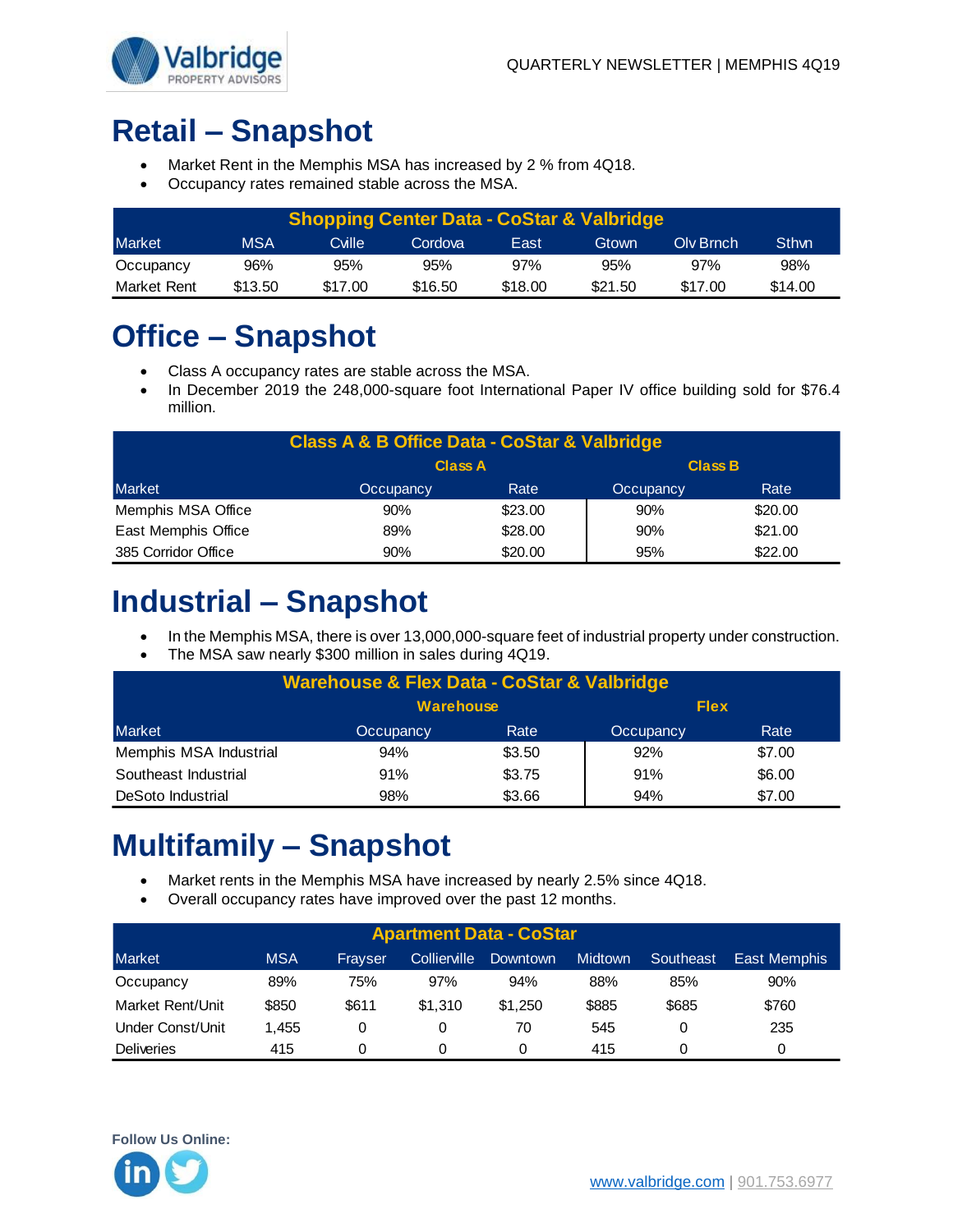

# **Cap Rates – National**

- According to the **Situs Real Estate Research Corporation (RERC)** *"Real Estate Report"* and **PricewaterhouseCoopers (PwC)** "Real Estate Investor Survey," cap rates have fluctuated slightly.
- Rates shown below apply to modern Class A properties occupied by creditworthy tenants, good to excellent locations, and contractual rent growth.

| <b>National Rates - Situs RERC &amp; PWC</b> |      |                  |         |                  |  |  |  |
|----------------------------------------------|------|------------------|---------|------------------|--|--|--|
|                                              |      | Value Trend From |         |                  |  |  |  |
| Property                                     | Low  | <b>High</b>      | Average | <b>Prior Qtr</b> |  |  |  |
| <b>Retail Strip Center</b>                   | 4.5% | 6.5%             | 6.3%    | Decrease         |  |  |  |
| Suburban Office                              | 4.0% | 7.3%             | 6.7%    | Decrease         |  |  |  |
| Flex Industrial                              | 6.9% | 7.5%             | 7.5%    | Increase         |  |  |  |
| Warehouse                                    | 3.8% | 6.3%             | 4.9%    | Increase         |  |  |  |
| Apartment                                    | 3.5% | 6.0%             | 5.1%    | Increase         |  |  |  |
| <b>Average for All Properties</b>            | 4.5% | 6.7%             | 6.1%    | <b>Stable</b>    |  |  |  |

#### **Cap Rates – Net Leased**

- Cap rates for office and industrial properties have improved in the fourth quarter.
- According to **The Boulder Group, Calkain, and NNNetAdvisor**, the majority of net lease participants expect stable cap rates in the near term.

| <b>Net Lease National Asking Cap Rates</b> |       |       |                                   |  |  |  |  |
|--------------------------------------------|-------|-------|-----------------------------------|--|--|--|--|
| Property                                   | 4Q19  | 3Q19  | <b>Value Trend From Prior Qtr</b> |  |  |  |  |
| Retail                                     | 6.34% | 6.33% | Stable                            |  |  |  |  |
| Office                                     | 6.67% | 6.88% | Increase                          |  |  |  |  |
| <b>Industrial</b>                          | 6.63% | 6.83% | Increase                          |  |  |  |  |
| <b>Average for All Properties</b>          | 6.55% | 6.68% | <b>Stable</b>                     |  |  |  |  |

#### **Commercial Sale Volume & Pricing**

This data applies to "non-bank" transactions and is published by **Chandler Reports, LLC**.

- There were 31 bank sales reported in 2019 vs. 27 bank sales in 2018.
- The average bank sale price in 2019 was \$1,216,318 vs. \$2,469,785 in 2018.

| <b>Commercial Sales - Shelby County</b> |             |             |           |  |  |  |  |
|-----------------------------------------|-------------|-------------|-----------|--|--|--|--|
| <b>YTD</b> through                      | 2019        | 2018        | % Chng    |  |  |  |  |
| Retail                                  | 288         | 257         | 12.06%    |  |  |  |  |
| Office                                  | 121         | 141         | $-14.18%$ |  |  |  |  |
| Industrial                              | 162         | 126         | 28.57%    |  |  |  |  |
| Multi-Family                            | 130         | 134         | $-2.99%$  |  |  |  |  |
| Land                                    | 219         | 255         | $-14.12%$ |  |  |  |  |
| <b>Total Transactions</b>               | 920         | 914         | 0.66%     |  |  |  |  |
| <b>Average Sale Price/Sale</b>          | \$1,809,656 | \$1,358,445 | 33.22%    |  |  |  |  |

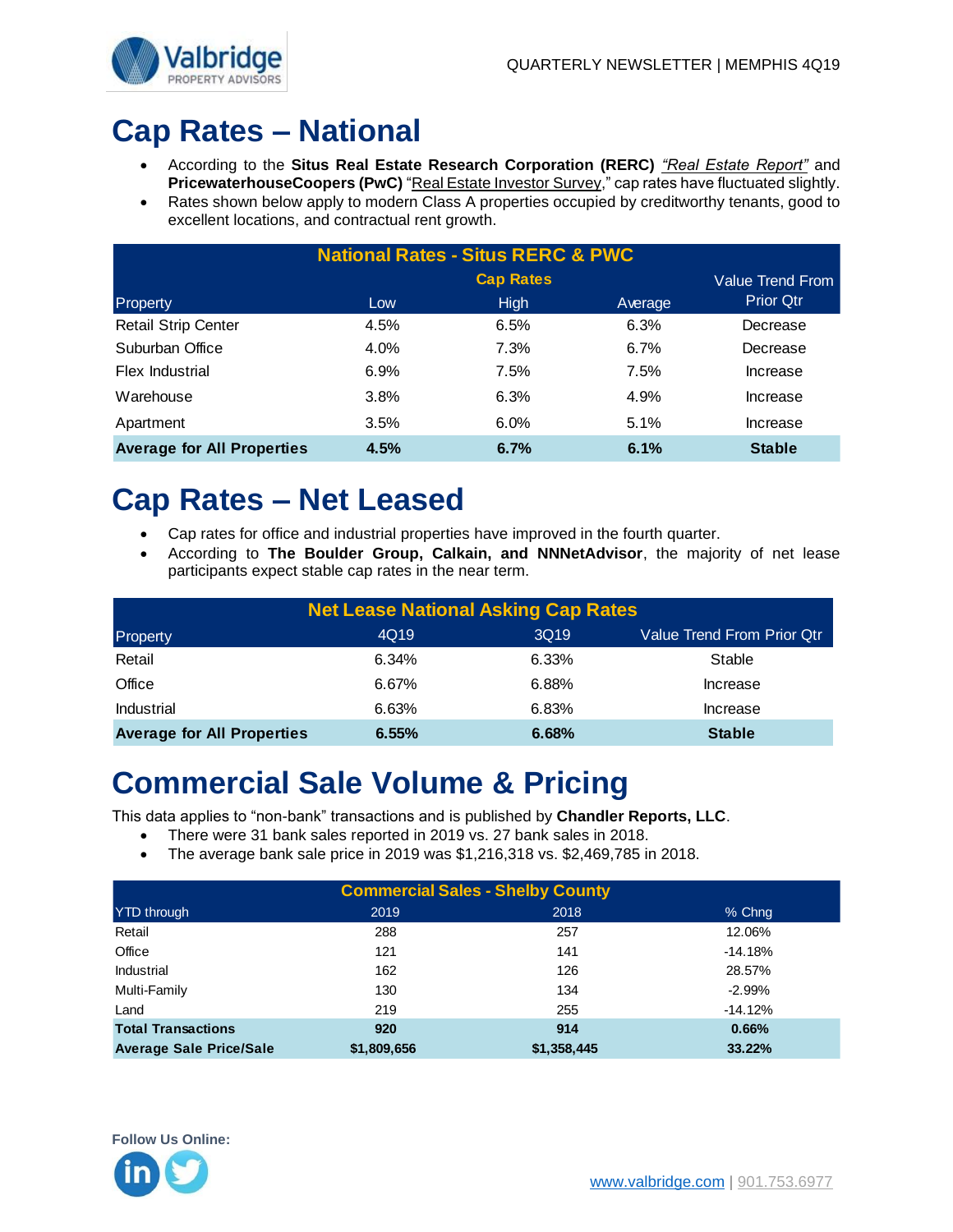

## **Single Family Home Sales & Prices**

- According to the **Memphis Area Association of Realtors**, total sales volume remains stable; however, average sales price continues to grow in 4Q19 compared to 4Q18 in Shelby, Fayette & Tipton Counties.
- Average new home sale price increased nearly 5% from 4Q18.

| <b>Existing Home Sale Statistics - MAAR.org</b> |                 |                 |         | <b>New Home Sale Statistics - MAAR.org</b> |                                   |               |         |  |
|-------------------------------------------------|-----------------|-----------------|---------|--------------------------------------------|-----------------------------------|---------------|---------|--|
| Shelby, Fayette & Tipton Counties               |                 |                 |         |                                            | Shelby, Fayette & Tipton Counties |               |         |  |
| <b>YTD</b> through                              | 4Q19            | 4Q18            | % Chng  | <b>YTD</b> through<br>4Q18<br>4Q19         |                                   |               |         |  |
| No. of Sales                                    | 18.655          | 18.790          | $-0.7%$ | No. of Sales                               | 865                               | 956           | $-9.5%$ |  |
| Avg. Price                                      | \$179.343       | \$171.751       | 4.4%    | Avg. Price                                 | \$377.868                         | \$360.191     | 4.9%    |  |
| \$ Volume                                       | \$3,345,648,329 | \$3,227,198,158 | 3.7%    | \$ Volume                                  | \$326,855,604                     | \$344,342,198 | $-5.1%$ |  |

# **Lot Supply & New Home Data**

- Lot supply has declined, and new home permits have remained stable over the past 12 months.
- New home inventory has increased over the past four consecutive years according to **MarketGraphics Research Group, Inc**.

| <b>Lot Supply &amp; Housing Permits - MSA</b> |               | <b>Trailing 12 Mos. Starts</b>  |        |          |               |       |
|-----------------------------------------------|---------------|---------------------------------|--------|----------|---------------|-------|
| <b>MarketGraphics Research Group, Inc.</b>    | <b>County</b> | <b>Nov-19</b>                   |        |          |               |       |
| 12 Months through                             | <b>Nov-19</b> | <b>Nov-18</b>                   | Chng   | % Chng   | Shelby        | 630   |
| Developed Lots                                | 5.524         | 6,033                           | (509)  | $-9.21%$ |               | 339   |
| <b>New Home Permits</b>                       | 2,894         | 2.904                           | (10)   | $-0.35%$ | Fayette       |       |
| <b>Yrs. Supply</b>                            | 1.91          | 2.08                            | (0.17) | $-9%$    | DeSoto        | 1,282 |
|                                               |               |                                 |        |          | Tipton        | 101   |
|                                               |               | <b>NEW HOME INVENTORY - MSA</b> |        |          | Crittenden    | 17    |
| Period Ended Nov 2019                         | 2016          | 2017                            | 2018   | 2019     |               |       |
| Inventory                                     | 1,051         | 1,143                           | 1.214  | 1,403    | <b>Totals</b> | 2,369 |

# **Evaluations**

#### *Did you know?*

*Valbridge Property Advisors | Memphis can prepare USPAP compliant evaluations for lending institutions. We have standard report formats, or we can customize a report and the scope of work to meet your needs.* 

*If you would like to hear more about this service, please contact our Managing Director, Cary Crain, MAI, at [ccrain@valbridge.com](mailto:ccrain@valbridge.com) or 901-206-2263.*